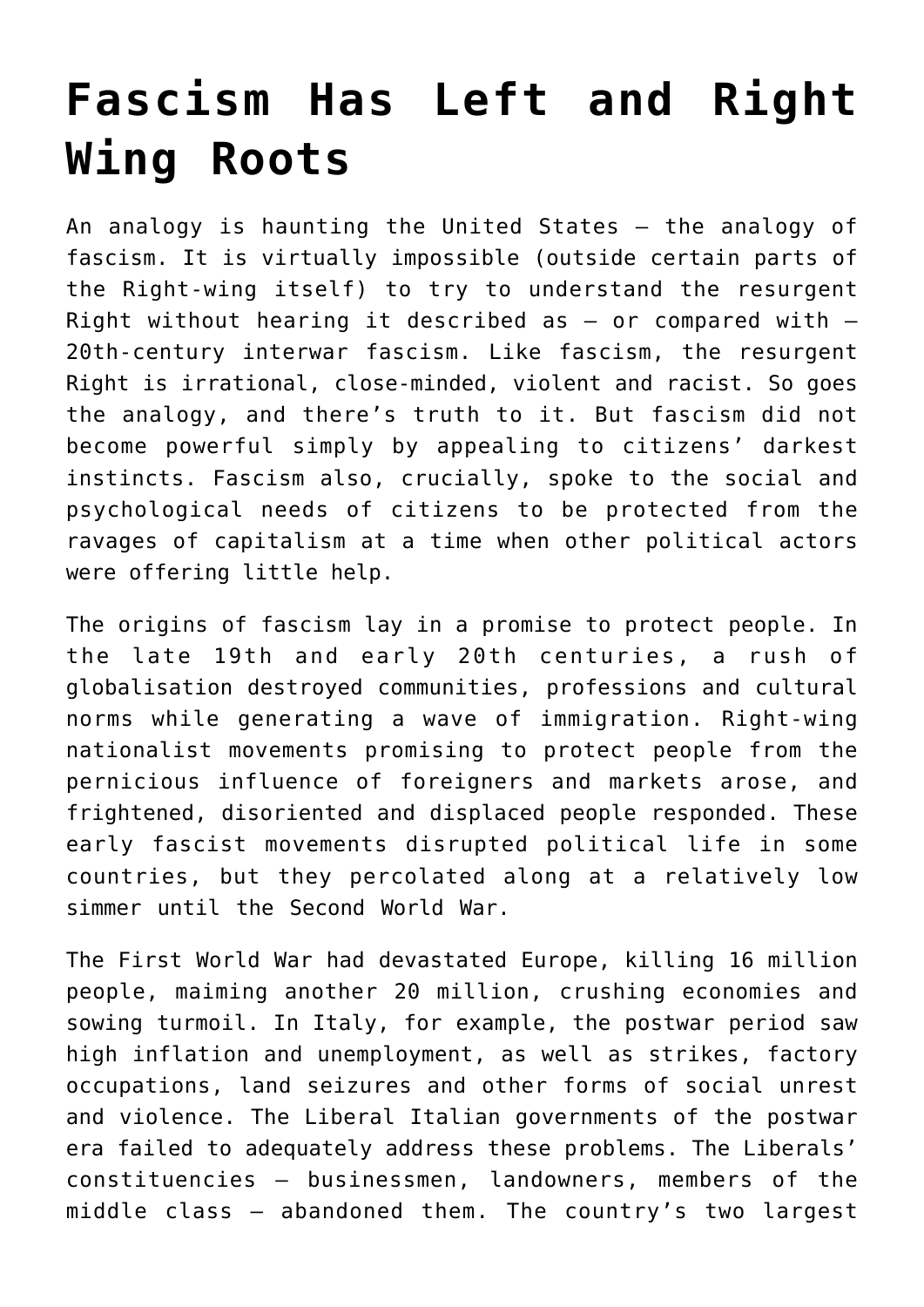opposition parties – the socialist PSI and the Catholic PPI – also offered little effective redress to these basic social problems.

Benito Mussolini and his National Fascist Party (PNF) stepped into the breach, taking advantage of the failure or ineffectiveness of existing institutions, parties and elites, and offering a mixture of 'national' and 'social' policies. Fascists promised to foster national unity, prioritise the interests of the nation above those of any particular group, and promote Italy's stature internationally. The fascists also appealed to Italians' desire for social security, solidarity and protection from capitalist crises. They promised therefore to restore order, protect private property and promote prosperity but also to shield society from economic downturns and disruption. Fascists stressed that wealth entailed responsibilities as well as privileges, and should be administered for the benefits of the nation.

These appeals enabled the fascists to garner support from almost all socioeconomic groups. Italy was a young country (formed in the 1860s), plagued by deep regional and social divisions. By claiming to serve the best interests of the entire national community, it was in fact the fascists who became Italy's first true 'people's party'.

After coming to power, the Italian fascists created recreational circles, student and youth groups, sports and excursion activities. These organisations all furthered the fascists' goals of fostering a truly national community. The desire to strengthen (a fascist) national identity also compelled the regime to extraordinary cultural measures. They promoted striking public architecture, art exhibitions, and film and radio productions. The regime intervened extensively in the economy. As one fascist put it: 'There cannot be any single economic interests which are above the general economic interests of the state, no individual, economic initiatives which do not fall under the supervision and regulation of the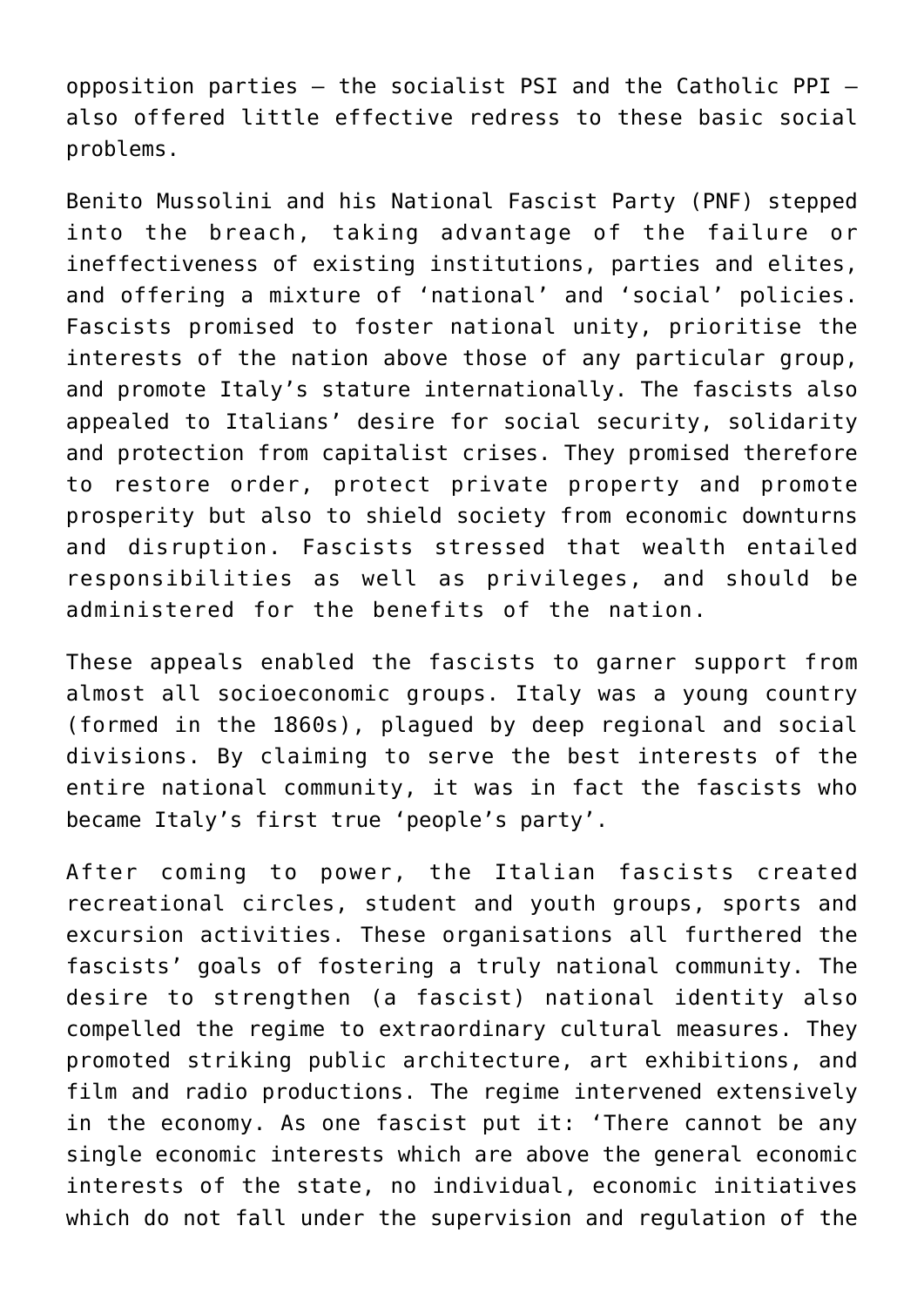state, no relationships of the various classes of the nation which are not the concern of the state.' Such policies kept fascism popular until the late 1930s, when Mussolini threw his lot in with Hitler. It was only the country's involvement in the Second World War, and the Italian regime's turn to a more overtly 'racialist' understanding of fascism, that began to make Italian fascism unpopular.

Italian fascism differed from its German counterpart in important ways. Most notably, perhaps, anti-Semitism and racism were more innate in the German version. But Italian and German fascism also shared important similarities. Like Italy, Germany was a 'new' nation (formed in 1871) plagued by deep divisions. After the First World War, Germany had found itself saddled with punitive peace terms. During the 1920s, it experienced violent uprisings, political assassinations, foreign invasion and a notorious Great Inflation. Then the Great Depression hit, causing immense suffering in Germany. The response of the government, and other political actors, however, must also be remembered. For different reasons, both the era's conservative governments and their socialist opponents primarily favoured austerity as a response to the crisis. Thus came a golden opportunity for fascism.

Hitler's National Socialist German Workers' Party (NSDAP) promised to serve the entire German people, but the German fascist vision of 'the people' did not include Jews and other 'undesirables'. They promised to create a 'people's community' (*Volksgemeinschaft*) that would overcome the country's divisions. The fascists also pledged to fight the Depression and contrasted its activism on behalf of the people's welfare with the meekness and austerity of the government and the socialists. By the 1932 elections, these appeals to protect the German people helped the Nazis become the largest political party, and the one with the broadest socioeconomic base.

When, in January 1933, Hitler became chancellor, the Nazis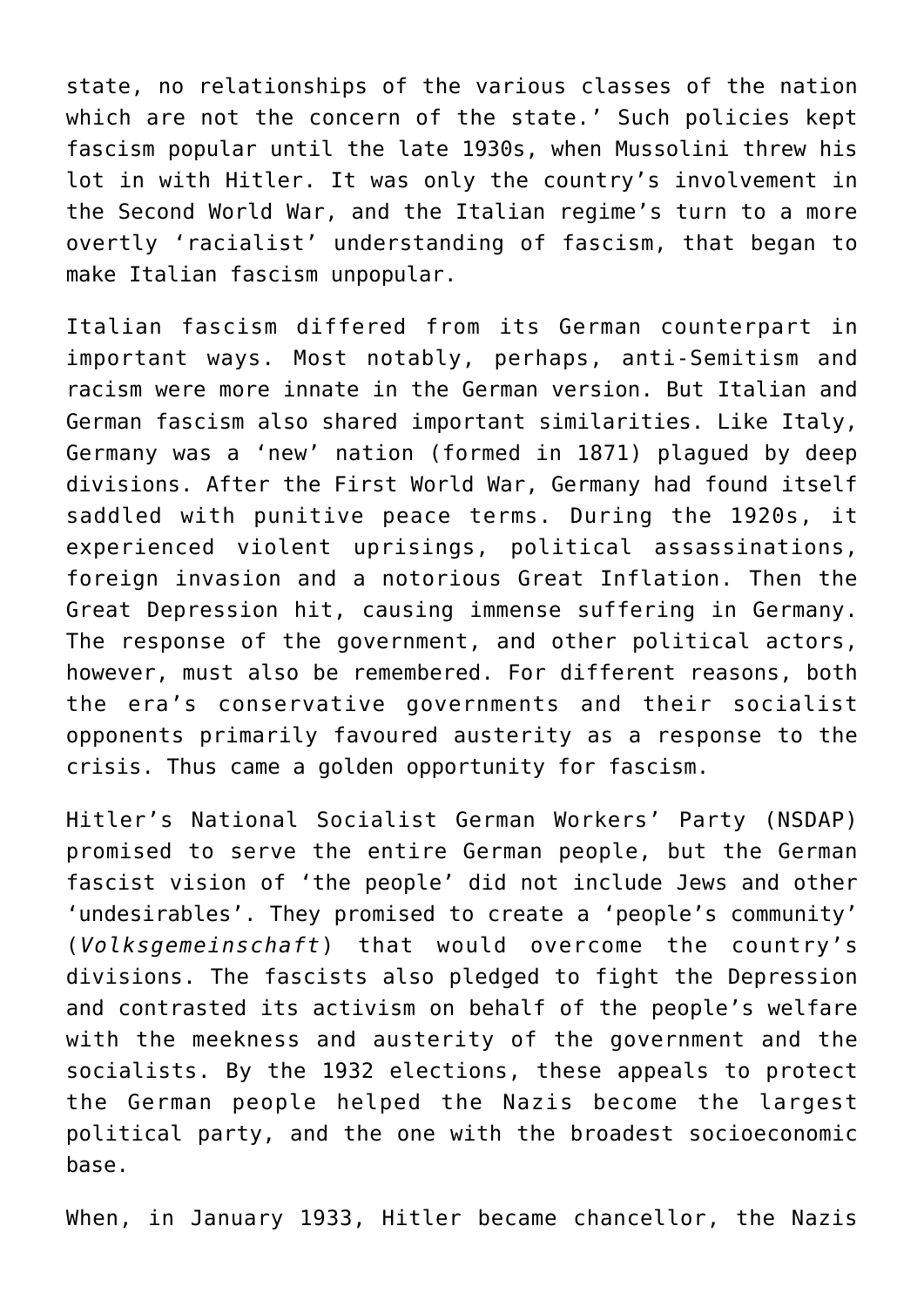quickly began work-creation and infrastructure programmes. They exhorted business to take on workers, and doled out credit. Germany's economy rebounded and unemployment figures improved dramatically: German unemployment fell from almost 6 million in early 1933 to 2.4 million by the end of 1934; by 1938, Germany essentially enjoyed full employment. By the end of the 1930s, the government was controlling decisions about economic production, investment, wages and prices. Public spending was growing spectacularly.

Nazi Germany remained capitalist. But it had also undertaken state intervention in the economy unprecedented in capitalist societies. The Nazis also supported an extensive welfare state (of course, for 'ethnically pure' Germans). It included free higher education, family and child support, pensions, health insurance and an array of publically supported entertainment and vacation options. All spheres of life, economy included, had to be subordinated to the 'national interest' (*Gemeinnutz geht vor Eigennutz*), and the fascist commitment to foster social equality and mobility. Radical meritocratic reforms are not usually thought of as signature Nazi measures, but, as Hitler once noted, the Third Reich has 'opened the way for every qualified individual – whatever his origins – to reach the top if he is qualified, dynamic, industrious and resolute'.

Largely for these reasons, up till 1939, most Germans' experience with the Nazi regime was probably positive. The Nazis had seemingly conquered the Depression and restored economic and political stability. As long as they could prove their ethnic 'purity' and stayed away from overt shows of disloyalty, Germans typically experienced National Socialism not as a tyranny and terror, but as a regime of social reform and warmth.

There can be no question that violence and racism were essential traits of fascism. But for most Italians, Germans and other European fascists, the appeal was based not on